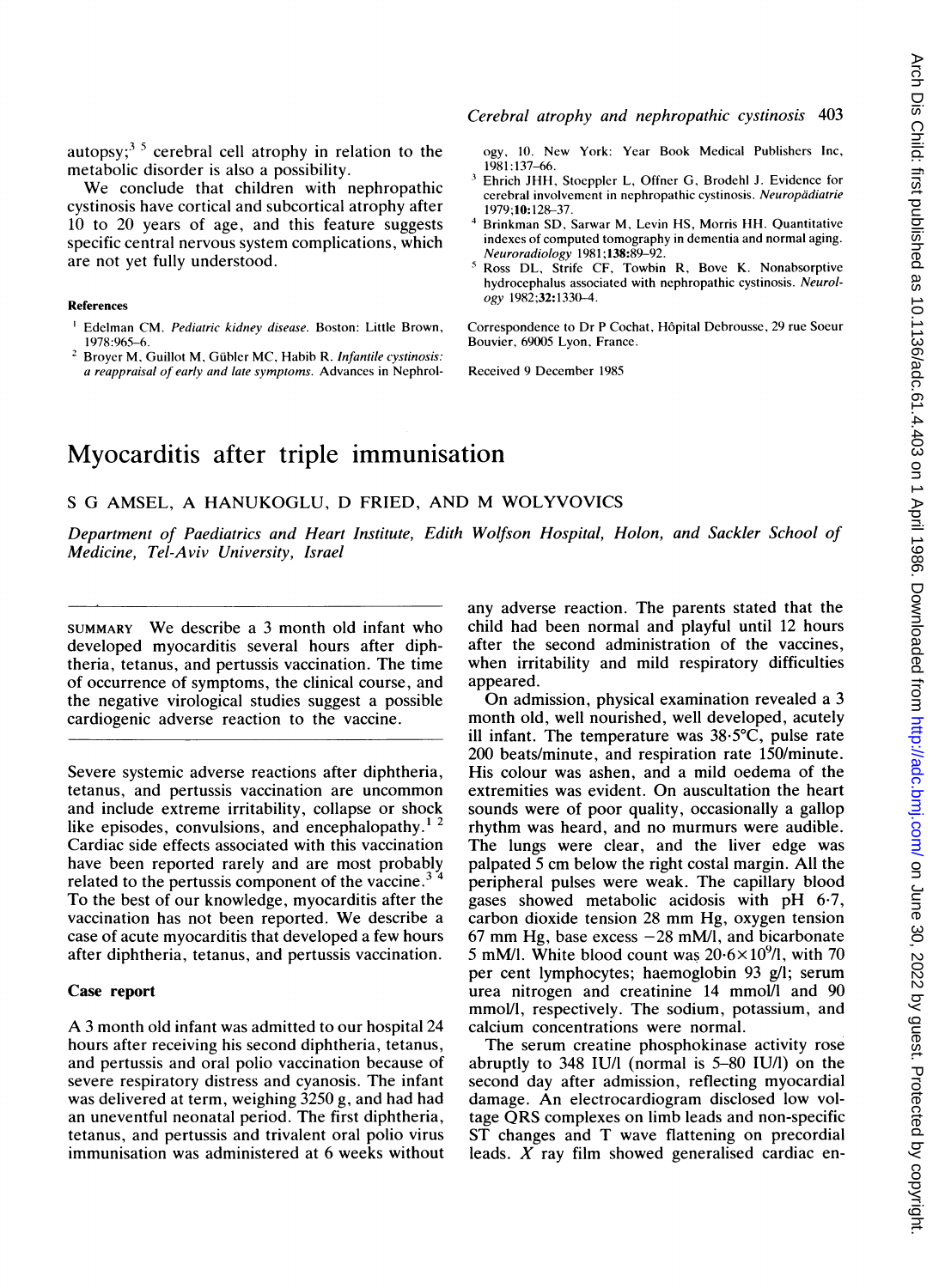#### 404 Archives of Disease in Childhood, 1986, 61

|                                             | Study at<br>six weeks | Study at<br>10 months | Normal values<br>according to weight <sup>3</sup> |
|---------------------------------------------|-----------------------|-----------------------|---------------------------------------------------|
| Left atrial dimension (cm)                  |                       |                       | $1.7 - 2.7$                                       |
| Left ventricular systolic dimension (cm)    | 4.1                   | 2.1                   |                                                   |
| Left ventricular diastolic dimension (cm)   | 4.6                   | 2.8                   | $2,4 - 3,8$                                       |
| Left ventricular ejection fraction $(\%)^*$ | 0.20                  | 0.44                  | $\geq 0.50$                                       |

Table Echocardiographic findings during the illness and after recovery

\*Estimated according to Teicholz's formula.

largement. The result of pertinent echocardiographic findings recorded using a M-Mode echocardiogram were as follows (Table):

(1) An increased left ventricular diastolic (4.6 cm) and systolic  $(4.1 \text{ cm})$ , dimensions that are consistent with the enlargement of the left ventricular chamber.

(2) Moderately enlarged left atrium.

(3) Intraventricular septum with normal thickening  $(0.5 \text{ cm})$  but a diminished excursion,  $0.3 \text{ cm}$ (normal is  $0.5-0.7$  cm).

A diagnosis of heart failure probably secondary to myocarditis was made. The infant was placed on oxygen, digitalised intravenously, and diuretics were given. He remained severely distressed for 48 hours, after which a moderate gradual improvement was noticed. The heart rate dropped smoothly back to expected levels for his age. Subsequently, he made uneventful recovery. Serial chest  $x$  ray examination showed progressive resolution of the cardiac enlargement. The electrocardiogram showed persistent widespread non-specific ST and T wave changes but returned to normal four months later. At 7 months of age he was given his third trivalent oral polio virus vaccine. No complications were observed; pertussis, tetanus, and diphtheria vaccine boosters, however, were not administered.

A M-Mode echocardiogram at <sup>10</sup> months showed a normal atrial and ventricular size with only a slight decrease in left ventricular ejection fraction (Table). At this stage treatment with digoxin was stopped. Follow up examinations showed normal growth and development.

Virological studies. Throat and rectal swabs taken on the second and 14th days of illness inoculated into tissue culture did not yield any cytopathic viral agent. Because of technical reasons poliovirus isolation was not performed. Complement fixing viral antibodies were studied using a microneutralisation test, which included Coxsackie B1-5 and A9, echo 4, 6, 9, 14, 24, 30, respiratory syncytial, mumps, herpes, adeno, influenza A, and influenza B virus antigens. No change in the complement fixing antibody titre was observed during the illness and convalescence. A raised neutralising antibody titre against all three polioviruses was observed during admission to hospital and follow up, most probably reflecting a fair immunological response to the first oral polio vaccination administered at 6 weeks (polio <sup>1</sup> and 2: titre of 64; polio 3: titre of 256). No change occurred in the poliovirus antibody titre throughout the course of illness.

### **Discussion**

Cardiac complications and specifically myocardial damage after diphtheria, tetanus, and pertussis and other vaccinations are rare. Helle et al found electrocardiogram changes suggestive of myocarditis without evidence of cardiac disease in 3% of <sup>a</sup> study population consisting of new army recruits after vaccination against diphtheria and smallpox. $3 \text{ In}$ addition, several episodes of paroxysmal supraventricular tachycardia were observed within a few hours after diphtheria, tetanus, and pertussis immunisation in a 2 month old infant prone to paroxysmal supraventricular tachycardia. Diphtheria and tetanus toxoids, however, failed to induce paroxysmal supraventricular tachycardia, implicating the pertussis component of the vaccine in the case,<sup>4</sup> and the authors speculate that manifestations such as extreme irritability, collapse, or shock like episodes observed in children three to six hours after diphtheria, tetanus, and pertussis vaccination may have a cardiogenic origin. Our patient developed signs of cardiac failure several hours after receiving triple vaccination. The possibility that a viral infection might have been responsible for myocardial damage in our patient cannot be definitely excluded. The negative viral serology and cultures observed during his illness and convalescence, however, make this a remote possibility. Moreover, the rapid recovery of our young patient is rather unusual for fulminant myocarditis at this age.

We believe that the myocardial reaction described was associated with the diphtheria, tetanus, and pertussis vaccination. Of the three components of the vaccine, either the diphtheria or the pertussis component probably provoked the myocardial damage. We therefore intend to complete the infant's basic immunisation with tetanus toxoid only.

Although cardiac involvement after diphtheria,